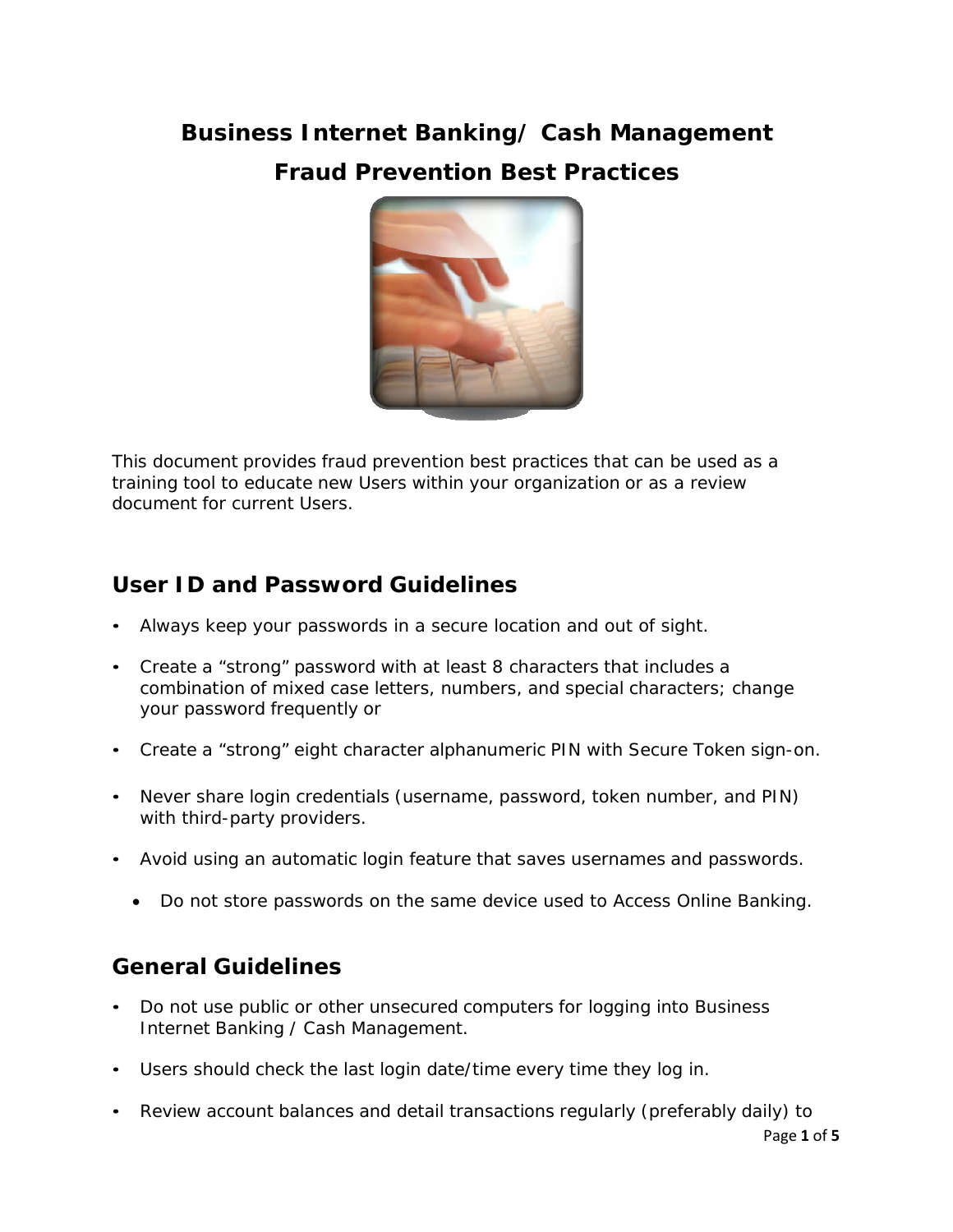confirm payment and other transaction data and immediately report any suspicious transactions to your financial institution.

- Take advantage of and regularly view system alerts; examples include:
	- ACH Alerts
	- Wire Alerts
	- Password change alerts
- Do not use account numbers, your social security number, or other account or personal information when creating account nicknames or other titles.
- Review historical reporting features of your online banking application on a regular basis to confirm payment and other transaction data.
- Never leave a computer unattended while using Business Internet Banking/ Cash Management.
- Never conduct banking transactions while multiple browsers are open on your computer.

### **Administrative Users**

- Prohibit the use of "shared" usernames and passwords for Business Internet Banking/ Cash Management.
- Limit administrative rights on users' workstations to help prevent the inadvertent downloading of malware or other viruses.
- Dedicate and limit the number of computers used to complete online banking transactions; do not allow Internet browsing or e-mail exchange and ensure these computers are equipped with latest versions and patches of both antivirus and anti-spyware software.
- Delete online user IDs as part of the exit procedure when employees leave your company.
- Assign dual system administrators for online cash management services.
- Use multiple approvals for monetary transactions and require separate entry and approval users.
- Establish transaction dollar limits for employees who initiate and approve online payments such as ACH batches, wire transfers, and account transfers.
	- Provide enhanced security awareness training that will help ensure employees understand the security risks related to their duties.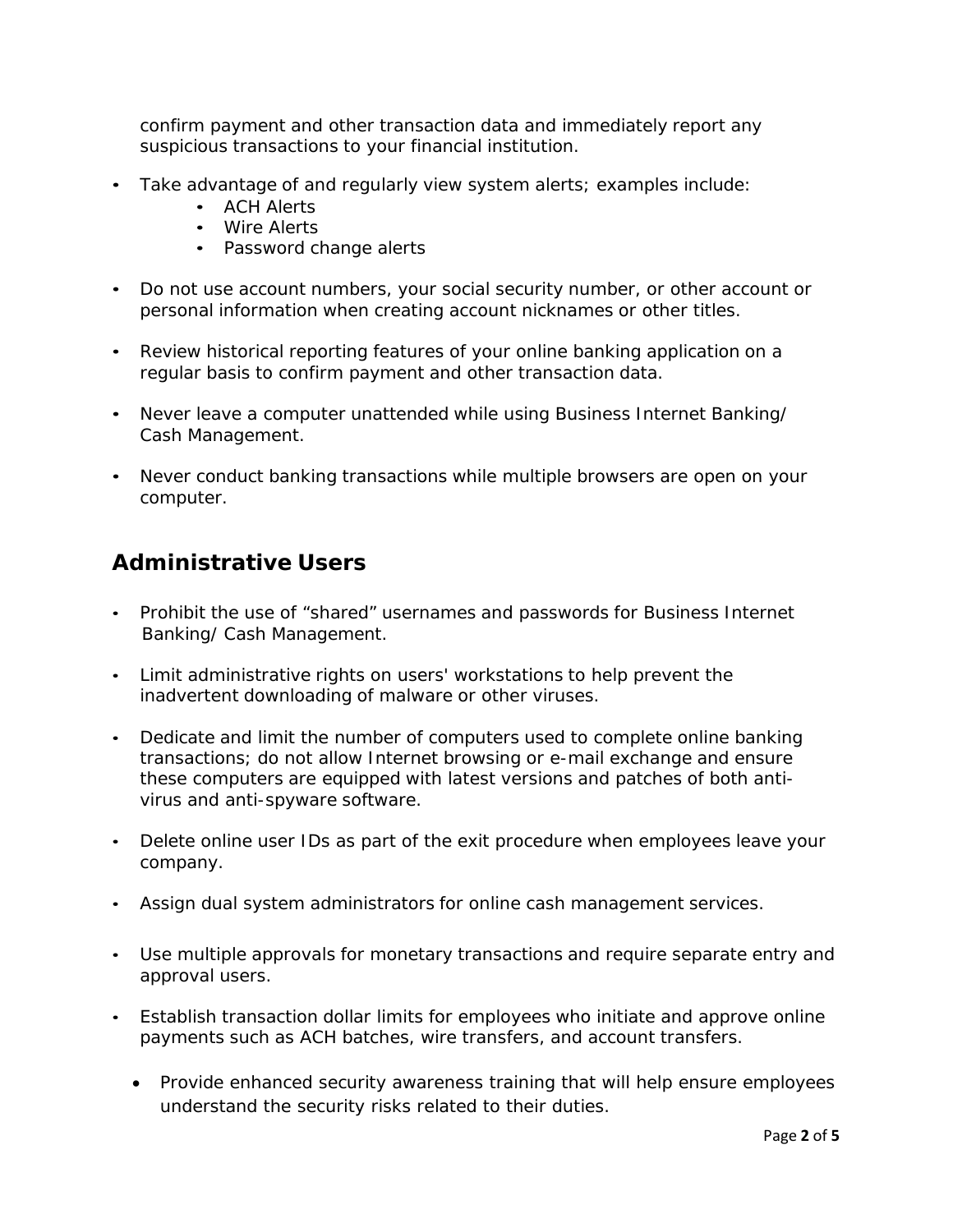### **Tips to Protect Online Payments & Account Data**

- Take advantage of transaction limits. Establish limits for monetary transactions.
- When you have completed a transaction, ensure you log off to close the connection with the financial organization's computer.
- Use separate accounts for electronic and paper transactions to simplify monitoring and tracking any discrepancies.
- Reconcile by carefully monitoring account activity and reviewing all transactions initiated by your company on a daily basis.

## **ACH (Automated Clearing House)**

- Use pre-notification (zero-dollar) transactions to verify that account numbers within your ACH payments are correct.
- Use limits for monetary transactions at multiple levels: per transaction, daily, weekly, or monthly limits.
- Review transaction reporting regularly to confirm transaction activity.

## **Wire Transfer**

- Use limits provided for monetary transactions at multiple levels: per transaction, daily, weekly, or monthly limits.
- Review historical and audit reports regularly to confirm transaction activity.

#### **Account Transfer**

- Use limits provided for monetary transactions at multiple levels: per transaction, daily, weekly, or monthly limits.
- Review historical and audit reports regularly to confirm transaction activity.

#### **Tips to Avoid Phishing, Spyware and Malware**

• Do not open e-mail from unknown sources. Be suspicious of e-mails purporting to be from a financial institution, government department, or other agency requesting account information, account verification, or banking access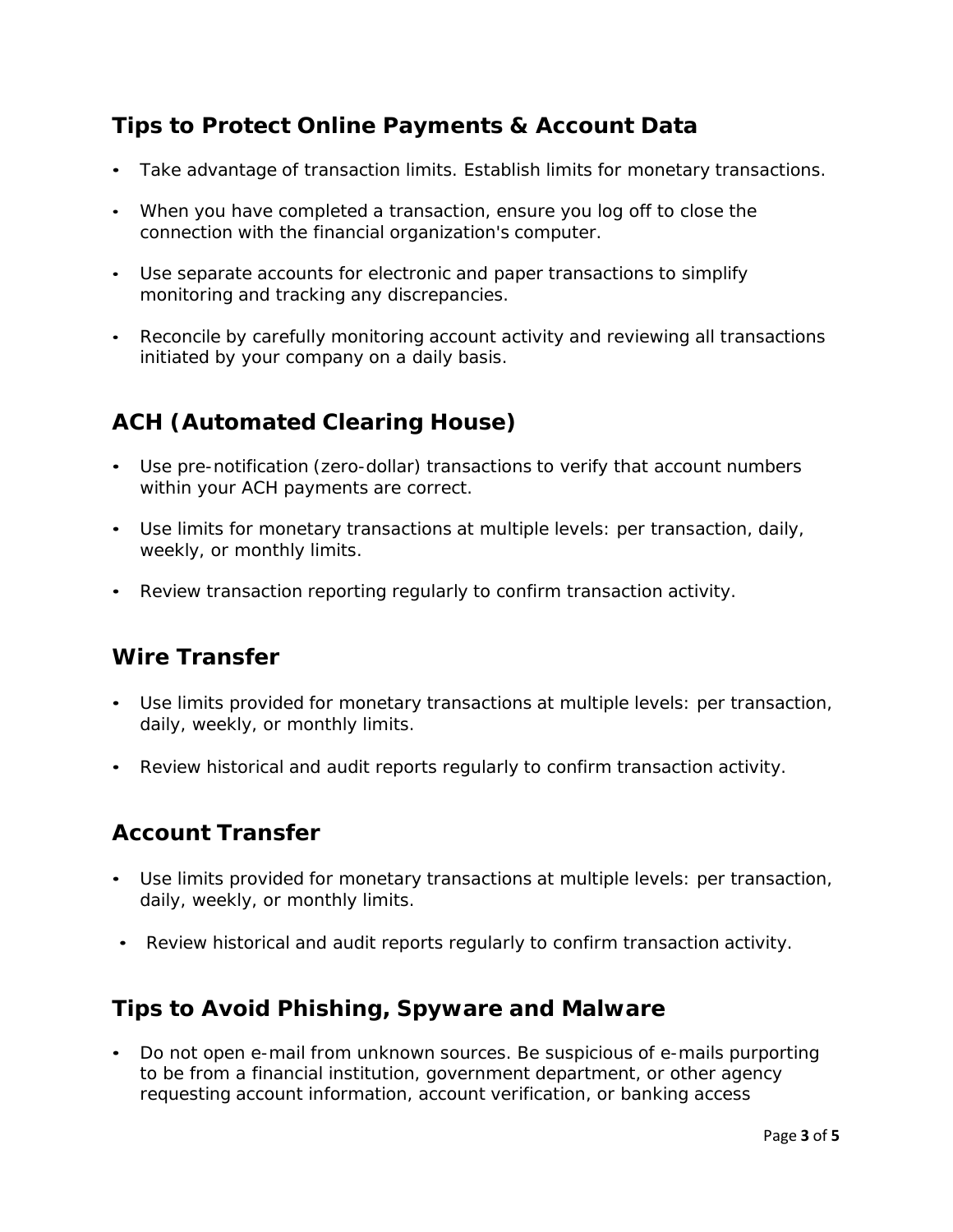credentials such as usernames, passwords, PIN codes, and similar information. Opening file attachments or clicking on web links in suspicious e-mails could expose your system to malicious code that could hijack your computer.

- Never respond to a suspicious e-mail or click on any hyperlink embedded in a suspicious e-mail. Call the purported source if you are unsure who sent an email.
- If an e-mail claiming to be from your financial organization seems suspicious, checking with your financial organization may be appropriate.
- Install anti-virus and spyware detection software on all computer systems. Free software may not provide protection against the latest threats compared with an industry standard product.
- Update all of your computers regularly with the latest versions and patches of both anti-virus and anti-spyware software.
- Ensure computers are patched regularly, particularly operating system and key application with security patches.
- Install a dedicated, actively managed firewall, especially if using a broadband or dedicated connection to the Internet, such as DSL or cable. A firewall limits the potential for unauthorized access to your network and computers.
- Check your settings and select, at least, a medium level of security for your browsers.
- Clear the browser cache before starting any Business Internet Banking/ Cash Management session to eliminate copies of web pages that have been stored on the hard drive. How the cache is cleared depends on the browser and version you are using. This function is generally found in the browser's preferences menu.
- Be advised that you will never be presented with a maintenance page after entering login credentials. Legitimate maintenance pages are displayed when first reaching the URL and before entering login credentials.
- Business Internet Banking/ Cash Management does not use pop-up windows to display login messages or errors. They are displayed directly on the login screen.
- Business Internet Banking/ Cash Management never displays pop-up messages indicating that you cannot use your current browser.
- Business Internet Banking error messages never include an amount of time to wait before trying to login again.